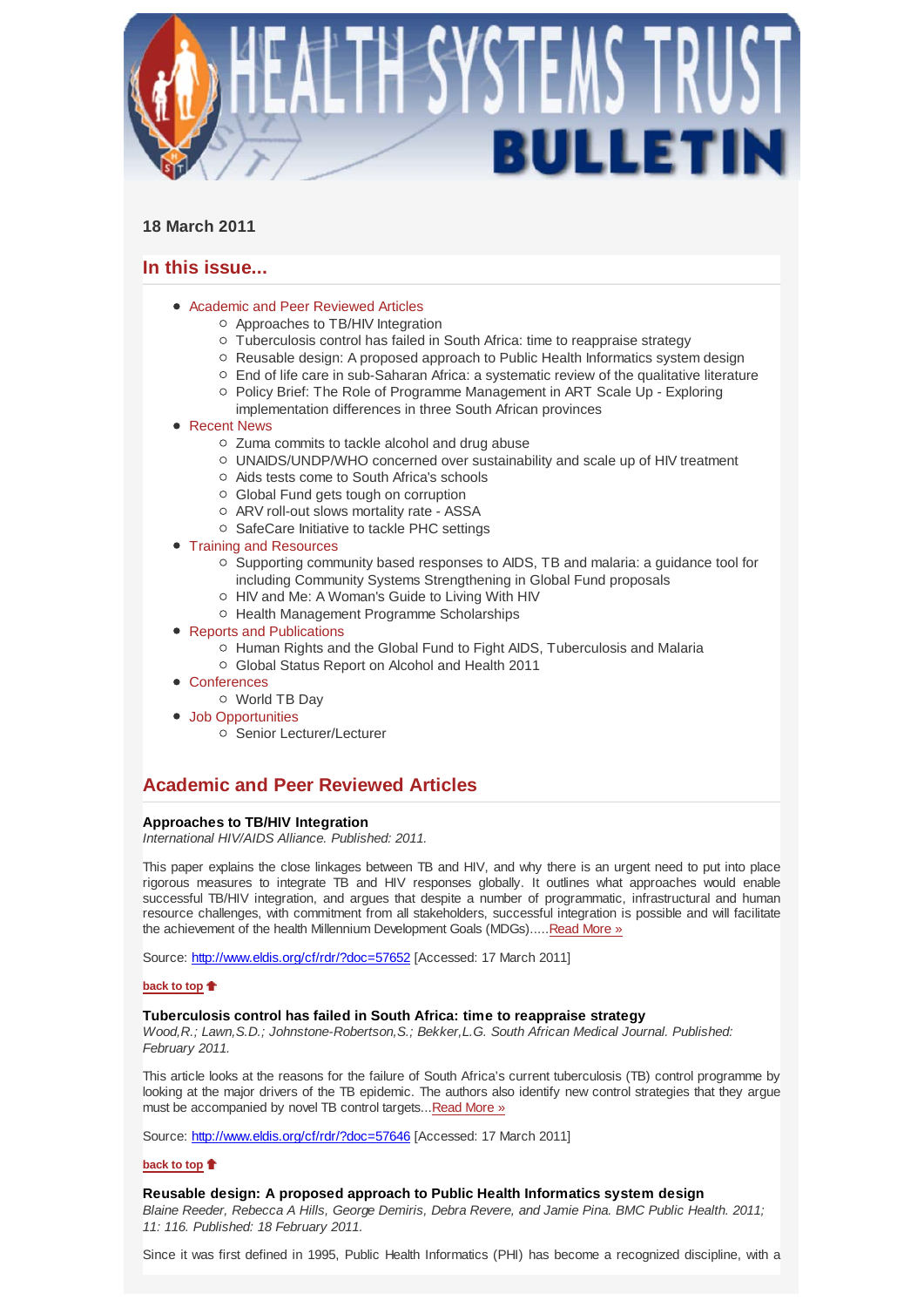research agenda, defined domain-specific competencies and a specialized corpus of technical knowledge. Information systems form a cornerstone of PHI research and implementation, representing significant progress for the nascent field. However, PHI does not advocate or incorporate standard, domain-appropriate design methods for implementing public health information systems. Reusable design is generalized design advice that can be reused in a range of similar contexts. We propose that PHI create and reuse information design knowledge by taking a systems approach that incorporates design methods from the disciplines of Human-Computer Interaction, Interaction Design and other related disciplines....Read More »

Source: http://www.ncbi.nlm.nih.gov/pmc/articles/PMC3053242/?tool=pubmed [Accessed: 17 March 2011]

### **back to top**

### **End of life care in sub-Saharan Africa: a systematic review of the qualitative literature**

*Marjolein Gysels, Christopher Pell, Lianne Straus and Robert Pool. BMC Palliative Care 2011, 10:6. Published: 9 March 2011.*

End of life (EoL) care in sub-Saharan Africa still lacks the sound evidence-base needed for the development of effective, appropriate service provision. It is essential to make evidence from all types of research available alongside clinical and health service data, to ensure that EoL care is ethical and culturally appropriate. This article aims to synthesize qualitative research on EoL care in sub-Saharan Africa to inform policy, practice and further research. It seeks to identify areas of existing research; describe findings specifically relevant to the African context; and, identify areas lacking evidence....Read More »

Source: http://www.biomedcentral.com/1472-684X/10/6 [Accessed: 17 March 2011]

## **back to top**

## **Policy Brief: The Role of Programme Management in ART Scale Up - Exploring implementation differences in three South African provinces**

*Schneider, S; Coetzee, D; van Rensburg, D; Gilson, L. Consortium for Research on Equitable Health Systems.*

South Africa's antiretroviral programme is governed by defined national plans, establishing treatment targets and providing funding through ring-fenced conditional grants. Despite the presence of ring-fenced funding and specific national policy, one of the striking features of ART scale up in South Africa has been the level of provincial variation in outcomes. This brief focuses on the role of provincial programme implementation, as a set of political and managerial choices further infl uencing programme scale up....Read More »

Source: http://uct-heu.s3.amazonaws.com/wp-content/uploads/2010/11/CREHS-policy-brief2.pdf [Accessed: 18 March 2011]

**back to top**

## **Recent News**

#### **Zuma commits to tackle alcohol and drug abuse**

*Dipuo Sedibe. Health-e News. Published: 16 March 2011.*

Alcohol and drug abuse as well as drug trafficking will receive renewed and more energetic attention from government, President Jacob Zuma announced this week. Speaking at the 2nd Biennial Summit on Substance Abuse in Durban, Zuma said the message from the Summit should be zero tolerance to drug abuse, trafficking and alcohol abuse. Zuma said over the past decade there has been a rapid increase in the use and abuse of alcohol and other drugs by citizens of all ages, men and women, boys and girls....Read More »

Source: http://www.health-e.org.za/news/article.php?uid=20033111 [Accessed: 17 March 2011]

## **back to top**

### **UNAIDS/UNDP/WHO concerned over sustainability and scale up of HIV treatment**

*UNAIDS. Published: 15 March 2011.*

The Joint United Nations Programme on HIV/AIDS (UNAIDS), the United Nations Development Programme (UNDP) and the World Health Organization (WHO) are deeply concerned about the long-term sustainability of access to affordable HIV treatment. In a new policy brief launched today, UNAIDS, UNDP and WHO urge countries, where appropriate, to use the intellectual property and trade flexibilities set out in the World Trade Organization Agreement on Trade-Related Aspects of Intellectual Property Rights (TRIPS), and the Doha Declaration on the TRIPS agreement and public health, in order to reduce the price of HIV medicines and expand access to people most in need.... Read More »

Source: http://www.unaids.org/en/resources/presscentre/pressreleaseandstatementarchive/2011/march /20110315prtrips/ [Accessed: 16 March 2011]

## **back to top**

#### **Aids tests come to South Africa's schools**

*Charlotte Plantive. Mail&Guardian. Published: 16 March 2011.*

A tiny prick made a drop of blood on Nkosi Minenhle's finger, as the 15-year-old underwent an HIV test in a mobile clinic set up on her high school grounds. A few minutes later a single black bar appeared on the test kit: She was not infected. "I feel happy, I am able to tell my mum," she said, with a small, nervous smile. "And I know how to behave to remain negative." The test was conducted by Mpilonhle, a charity that has since 2007 brought teachers, social workers and nurses to schools in Mtubatuba....Read More »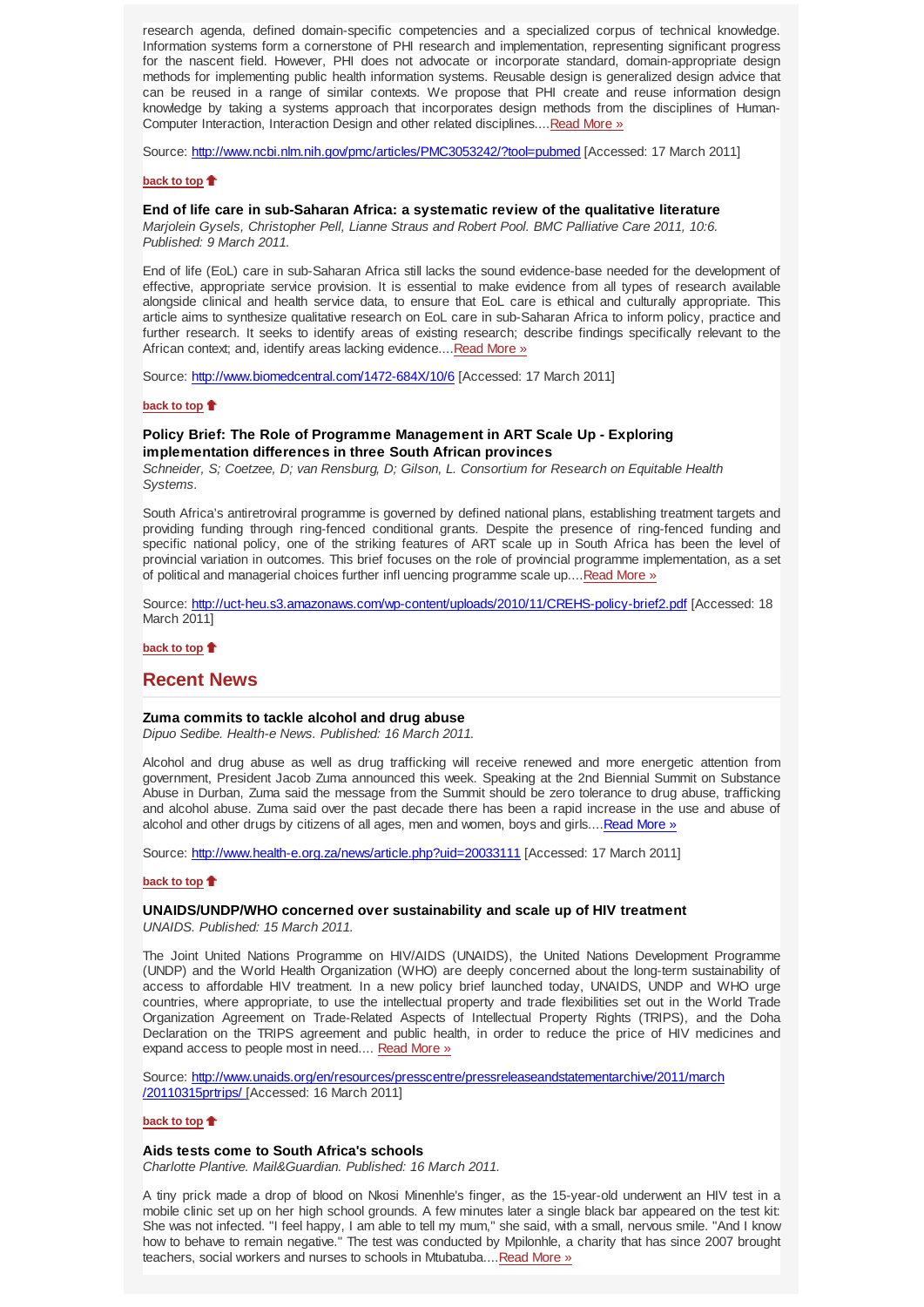#### **back to top**

### **Global Fund gets tough on corruption**

*Anso Thom. Health-e News. Published: 16 March 2011.*

The Global Fund to Fight AIDS, Tuberculosis and Malaria has announced that former President of Botswana Festus Mogae and former American Health and Human Services Secretary Michael O. Leavitt will lead an independent and thorough review of the fund's financial safeguards. "The appointment of this panel is part of the Global Fund commitment to ensuring our financial controls are the most robust possible, and that donor investments go directly to fighting AIDS, malaria and tuberculosis," said Michel Kazatchkine, Executive Director of the Global Fund. ...Read More »

Source: http://www.health-e.org.za/news/article.php?uid=20033110 [Accessed: 17 March 2011]

#### **back to top**

#### **ARV roll-out slows mortality rate - ASSA**

*Peter Doyle and Rob Dorrington. Published: 11 March 2011.*

New model estimates AIDS deaths have declined from 257,000 in 2005 to 194,000 in 2010. Expansion of ARV programme in SA slows AIDS mortality rate While no material changes have occurred in the estimated prevalence of HIV infections in South Africa compared to the previous Actuarial Society of South Africa AIDS and Demographic model, the new model released this week shows that the rapid expansion of South Africa's antiretroviral programme appears to have slowed down the AIDS mortality rate in recent years.....Read More »

Source: http://www.politicsweb.co.za/politicsweb/view/politicsweb/en/page71654?oid=225766&sn=Detail& pid=71616 [Accessed: 16 March 2011]

#### **back to top**

## **SafeCare Initiative to tackle PHC settings**

*Anso Thom. Health-e News. Published: 10 March 2011.*

Driven by the US-based Joint Commission International (JCI), the Dutch-based PharmAccess Foundation and the locally based Council for Health Service Accreditation of Southern Africa (COHSASA), the SafeCare Initiative has already been tested in Tanzania and will be rolled out to several African countries. SafeCare's mission is to become the leading body for the promotion and implementation of safe healthcare in resource restricted settings by developing realistic standards for healthcare facilities.....Read More »

Source: http://www.health-e.org.za/news/article.php?uid=20033104 [Accessed: 17 March 2011]

### **back to top**

## **Training and Resources**

**Supporting community based responses to AIDS, TB and malaria: a guidance tool for including Community Systems Strengthening in Global Fund proposals**

*Joint United Nations Programme on HIV/AIDS (2010)*

This tool seeks to increase understanding about the benefits Community Systems Strengthening (CSS) can bring at the national, district and local levels, and to support advocacy and technical support efforts around CSS. It provides practical guidance on developing CSS activities for Global Fund proposals, advocating for the inclusion of CSS in national and regional proposals, as well as suggesting ways to more effectively implementing CSS activities if the proposal is approved.

For more information: http://www.eldis.org/cf/rdr/?doc=57641 [N.B. Approx. 590Kb]

#### **back to top**

# **HIV and Me: A Woman's Guide to Living With HIV**

*The Body*

This easy-to-read guide from TheBody.com provides the basics of living with HIV for women. Clinics and HIV organizations can order free booklets: http://img.thebody.com/thebody/booklet\_order.pdf.

To access online: http://www.thebody.com/content/art47439.html To download PDF (20Mb):http://img.thebody.com/hivandme/Womens\_Booklet\_FINAL.pdf.

#### **back to top**

## **Health Management Programme Scholarships**

*Foundation for Professional Development*

The FPD, through a grant from SIDA, is offering Health Management Programmes Scholarships in 8 African countries. This is an attempt to give healthcare professionals the support they need with their daily management functions in order to ease their challenges with high patient numbers.

For more information: http://www.foundation.co.za/index.php/education-a-training/scholarships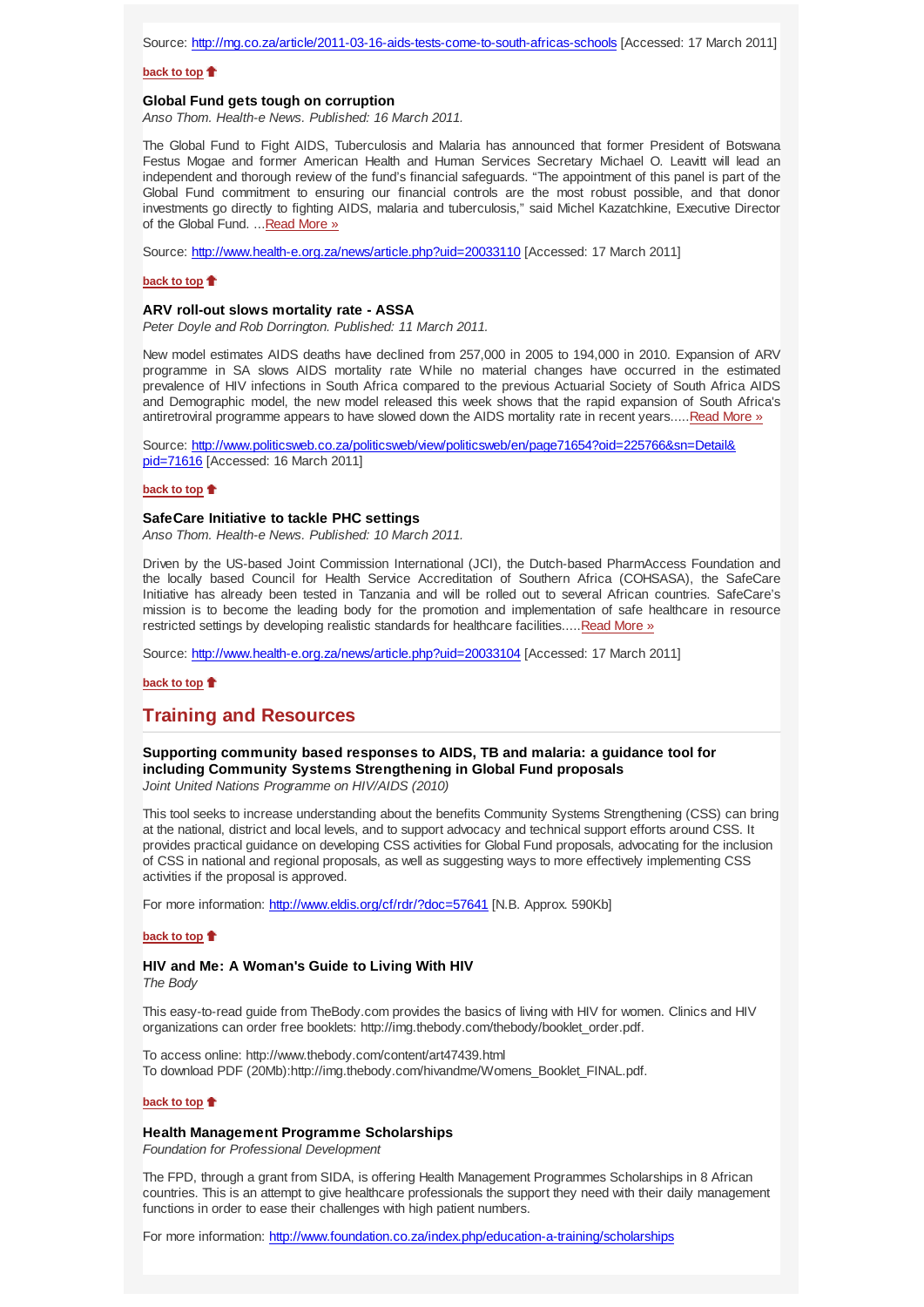# **Reports and Publications**

#### **Human Rights and the Global Fund to Fight AIDS, Tuberculosis and Malaria** *Joanne Csete*

The Global Fund to Fight AIDS, Tuberculosis and Malaria is a crucial actor in the worldwide response to HIV. In less than ten years, it not only has provided billions of dollars for AIDS programs, but it has also created processes and collaborations that have opened doors to meaningful participation in public health programs for people living with and vulnerable to HIV.... Click Here for Full Report »

Source: http://www.soros.org/initiatives/health/focus/law/articles\_publications/publications/human-rights-globalfund-20110308

## **back to top**

#### **Global Status Report on Alcohol and Health 2011**

*World Health Organization*

The Global status report on alcohol and health (2011) presents a comprehensive perspective on the global, regional and country consumption of alcohol, patterns of drinking, health consequences and policy responses in Member States. It represents a continuing effort by the World Health Organization (WHO) to support Member States in collecting information in order to assist them in their efforts to reduce the harmful use of alcohol, and its health and social consequences. The report was launched in Geneva on Friday 11 Februray 2011 during the first meeting of the WHO global counterparts for implementation of the global strategy to reduce the harmful use of alcohol....Click Here for Full Report »

Source: http://www.who.int/substance\_abuse/publications/global\_alcohol\_report/en/index.html

**back to top**

## **Conferences**

#### **World TB Day**

*National Department of Health Date: 24 March 2011, Prince Mshiyeni Hospital, eThekwini.*

Commemorative activities will take place at Prince Mshiyeni Hospital in Umlazi. This includes a briefing and unveiling of the GeneXpert; Keynote address by Dr Aaron Motsoaledi, Minister of Health and Overall strategy for health and development in KZN by Dr Zweli Mkhize, Premier of KwaZulu-Natal.

## **back to top**

## **Job Opportunities**

#### **Senior Lecturer/Lecturer**

*Health Economics Unit, School Of Public Health And Family Medicine, University of Cape Town Closing date: 25 March 2011*

The Senior Lecturer will assume a key role in teaching in the field of health economics and policy. Together with HEU staff, s/he will teach on the Masters in Public Health (Health Economics), the Diploma in Health Economics, coordinate module(s) and supervise PhD and Masters Students. S/he is expected to take initiative with senior HEU staff for developing new research project protocols and for securing funding for such projects.

To apply, please e-mail the completed UCT Application form and all other relevant documentation as indicated on the form, to Mrs C Snyders, Staff Recruitment and Selection, University of Cape Town, Rondebosch, 7700. E-mail: charlotte.snyders@uct.ac.za; Telephone: +27 21 650 5405; website: www.health.uct.ac.za.

Application form: http://web.uct.ac.za/depts/sapweb/forms/hr201.doc Reference number for this post: SR076/11

**back to top**

Forward this email to a friend. Not interested anymore? Unsubscribe. Health Systems Trust PO Box 808, Durban, 4000 Tel: 031 266 9090 Fax: 031 266 9199 Email: editor@hst.org.za

Copyright and Disclaimer

The copyright in the compilation of this bulletin, its name and logo is owned by the Health Systems Trust. You may not reproduce this bulletin, or its name or the Health Systems Trust's logo or its trademarks including those of any other third party that appears in this bulletin, in any form, or for commercial purposes or for purposes of